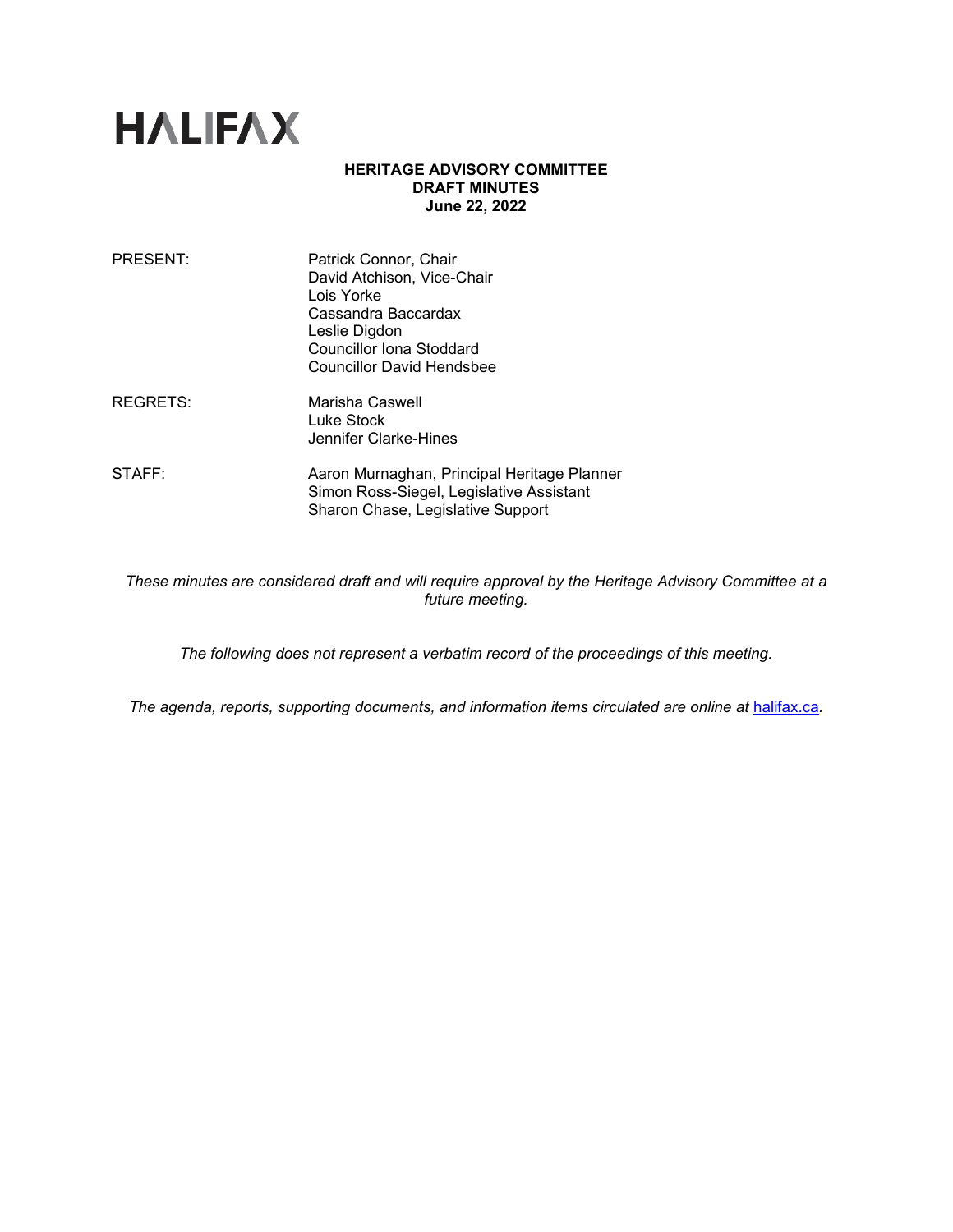*The meeting was called to order at 3:03 p.m., and adjourned at 4:17 p.m.*

# **1. CALL TO ORDER AND LAND ACKNOWLEDGEMENT**

The Chair called the meeting to order at 3:03 p.m. and acknowledged that the meeting took place in the traditional and ancestral territory of the Mi'kmaq people, and that we are all treaty people.

## **2. APPROVAL OF MINUTES – May 25, 2022**

MOVED by Lois Yorke, seconded by Cassandra Baccardax

## **THAT the minutes of May 25, 2022 be approved as circulated.**

## **MOTION PUT AND PASSED.**

# **3. APPROVAL OF THE ORDER OF BUSINESS AND APPROVAL OF ADDITIONS AND DELETIONS**

Additions: None

Deletions: None

MOVED by Councillor Stoddard, seconded by Cassandra Baccardax

**THAT the agenda be approved as presented.**

# **MOTION PUT AND PASSED.**

### **4. BUSINESS ARISING OUT OF THE MINUTES – NONE**

# **5. CALL FOR DECLARATION OF CONFLICT OF INTERESTS**

Councillor Hendsbee declared a conflict of interest for Item 9.1.3 Case H00536: Request to Include 18 Wilfred Jackson Way, Westphal, in the Registry of Heritage Property for the Halifax Regional Municipality advising they are a board member of the applicant, Akoma Holdings Ltd.

# **6. CONSIDERATION OF DEFERRED BUSINESS – NONE**

# **7. CORRESPONDENCE, PETITIONS & DELEGATIONS 7.1 Correspondence – None**

# **7.2 Petitions**

### **7.2.1 Clerks Office**

The Clerk submitted a petition from Peggy Walt, signed with approximately 5700 individuals asking Dalhousie to halt the proposed demolition of 1245 Edward Street, Halifax.

Aaron Murnaghan, Principal Heritage Planner, provided the Committee with a summary of the status of this property. A demolition permit has been requested and is being finalized. A Third-Party Heritage Application is being processed and will be considered at next meeting of this committee in July. If the application is approved the property would be protected by the act for 90 days.

### **7.3 Presentations – None**

### **8. INFORMATION ITEMS BROUGHT FORWARD – None**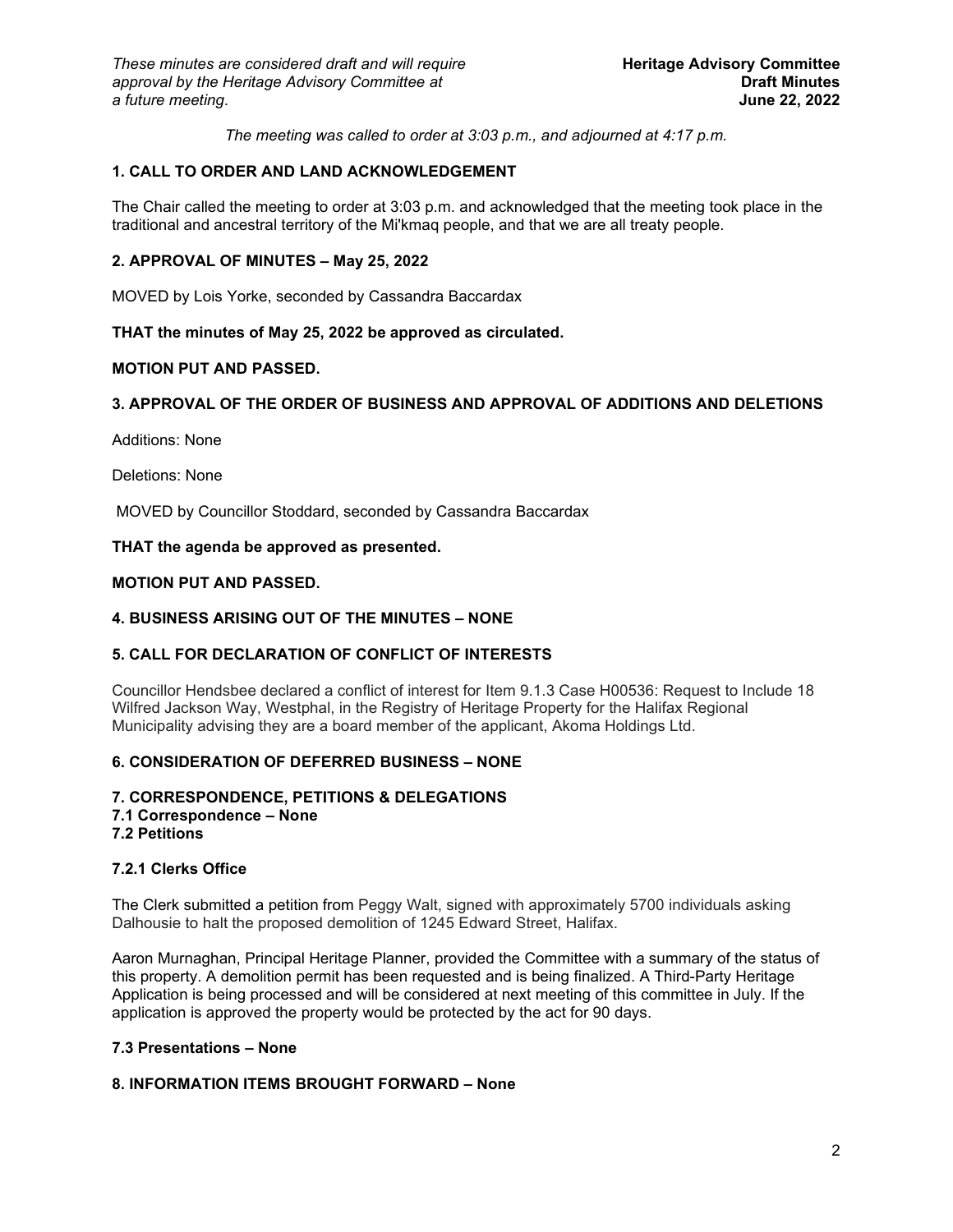*These minutes are considered draft and will require* **Heritage Advisory Committee** *approval by the Heritage Advisory Committee at* **Draft Minutes**   $a$  *future meeting.* 

### **9. REPORTS 9.1 STAFF 9.1.1 Case H00512: Request to Include 2287 Brunswick Street, Halifax in the Registry of Heritage Property for the Halifax Regional Municipality**

The following was before the Committee:

- A staff recommendation report dated May 3, 2022
- Staff presentation dated June 22, 2022

Jenny Lugar, Heritage Planner II, gave a presentation and answered questions for the Advisory Committee. Staff advised the Committee that staff's recommendation is to apply the heritage building evaluation criteria to the Committee's heritage assessment.

Following discussion, the Committee decided to apply the heritage building criteria in performing the heritage evaluation and provided the following scoring:

| <b>Criterion</b>                              | <b>Score Awarded</b> |
|-----------------------------------------------|----------------------|
| 1. Age                                        | 16                   |
| 2B. Historical Importance Architectural Style | 15                   |
| 3. Significance of Architect                  |                      |
| 4A. Architectural Merit: Construction Type    | 10                   |
| 4B. Architectural Merit: Style                | 10                   |
| 5. Architectural Integrity                    | 3                    |
| 6. Relationship to Surrounding Area           | 8                    |
| <b>Total</b>                                  | 62                   |

The Committee rendered a total score of 62 of 100 for 2287 Brunswick Street Halifax.

MOVED by David Atchison, seconded by Councillor Hendsbee

**THAT the Heritage Advisory Committee recommend that Halifax Regional Council:**

- **1. Set a date for a heritage hearing to consider the inclusion of the subject property in the Registry of Heritage Property for the Halifax Regional Municipality; and**
- **2. Approve the request to include 2287 Brunswick Street, Halifax in the Registry of Heritage Property for the Halifax Regional Municipality, as shown on Map 1 of the May 3, 2022 report, as a municipal heritage property under the Heritage Property Act.**

### **MOTION PUT AND PASSED.**

# **9.1.2 Case H00537: Request to include 1102 Purcell's Cove Road, Halifax in the Registry of Heritage Property for the Halifax Regional Municipality**

The following was before the Committee:

- A staff recommendation report dated June 9, 2022
- Staff presentation dated June 22, 2022

Jenny Lugar, Heritage Planner II, gave a presentation and answered questions for the Advisory Committee. Staff advised the Committee that staff's recommendation is to apply the heritage building evaluation criteria to the Committee's heritage assessment.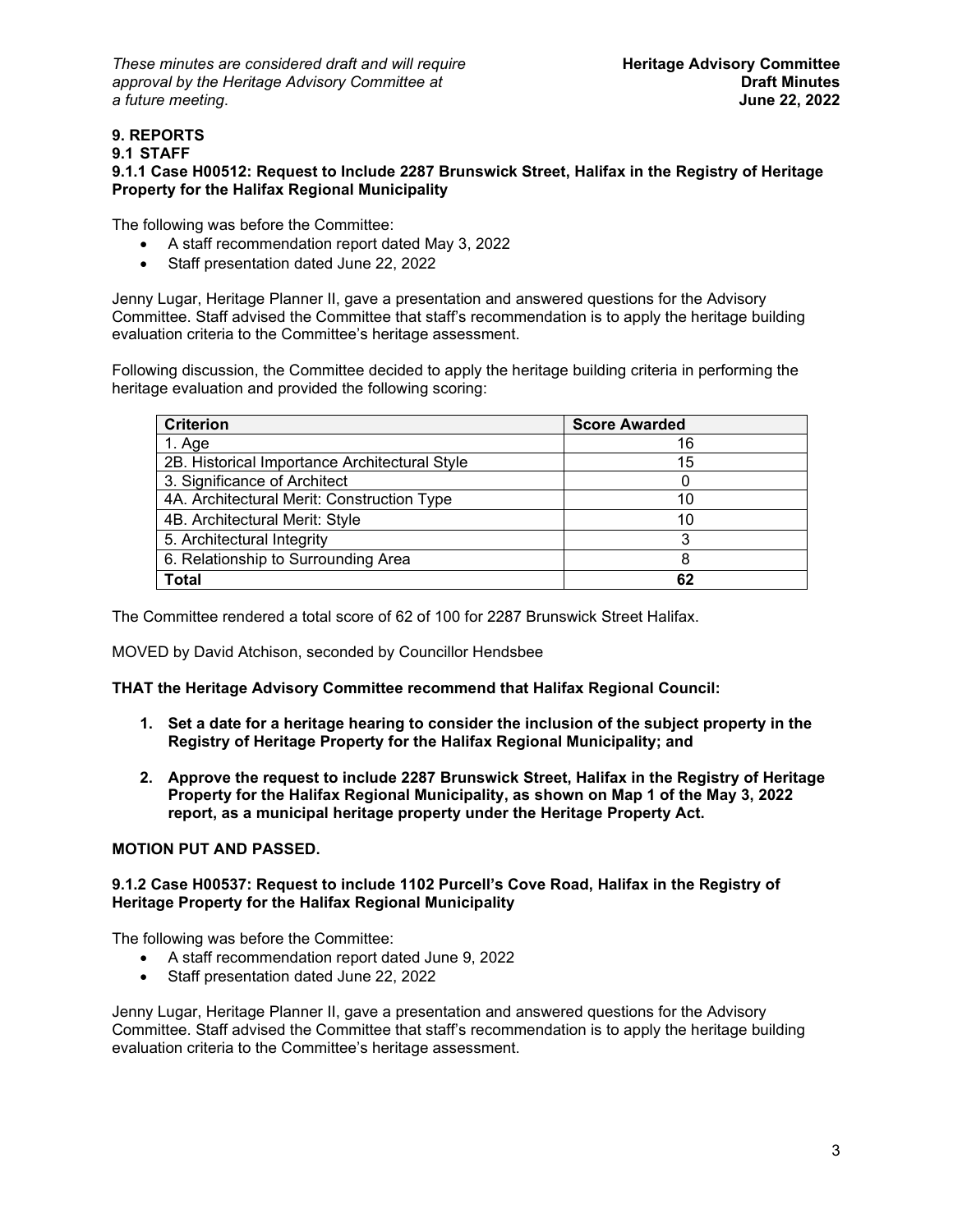Following discussion, the Committee decided to apply the heritage building criteria in performing the heritage evaluation and provided the following scoring:

| <b>Criterion</b>                              | <b>Score Awarded</b> |
|-----------------------------------------------|----------------------|
| 1. Age                                        |                      |
| 2B. Historical Importance Architectural Style | 20                   |
| 3. Significance of Architect                  |                      |
| 4A. Architectural Merit: Construction Type    |                      |
| 4B. Architectural Merit: Style                | 10                   |
| 5. Architectural Integrity                    | 14                   |
| 6. Relationship to Surrounding Area           |                      |
| <b>Total</b>                                  | 62                   |

The Committee rendered a total score of 62 of 100 for 1102 Purcell's Cove Road, Halifax.

MOVED by Cassandra Baccardax, seconded by Lois Yorke

**THAT the Heritage Advisory Committee recommend that Halifax Regional Council:**

- **1. Set a date for a heritage hearing to consider the inclusion of the subject property in the Registry of Heritage Property for the Halifax Regional Municipality; and**
- **2. Approve the request to include 1102 Purcell's Cove Road, Halifax in the Registry of Heritage Property for the Halifax Regional Municipality, as shown on Map 1 of the June 9, 2022 report, as a municipal heritage property under the Heritage Property Act.**

## **MOTION PUT AND PASSED.**

Councillor Hendsbee left the meeting prior to the discussion of Item 9.1.3.

### **9.1.3 Case H00536: Request to Include 18 Wilfred Jackson Way, Westphal, in the Registry of Heritage Property for the Halifax Regional Municipality**

The following was before the Committee:

- A staff recommendation report dated June 15, 2022
- Staff presentation dated June 22, 2022

Devin Parris, African N.S. Cultural Heritage Intern, gave a presentation and answered questions for the Advisory Committee. Staff advised the Committee that staff's recommendation is to apply the heritage site evaluation criteria to the Committee's heritage assessment.

Following discussion, the Committee decided to apply the heritage site criteria in performing the heritage evaluation and provided the following scoring:

| <b>Criterion</b>                                        | <b>Score Awarded</b> |
|---------------------------------------------------------|----------------------|
| 1. Continuity of Use                                    | 25                   |
| 2. Historical Importance                                | 20                   |
| 3. Integrity of Other Structures and Landscape Features |                      |
| 4. Relationship to Surrounding Area or Community        | 10                   |
| Value                                                   |                      |
| Total                                                   | 64                   |

The Committee rendered a total score of 64 of 70 for 18 Wilfred Jackson Way, Westphal.